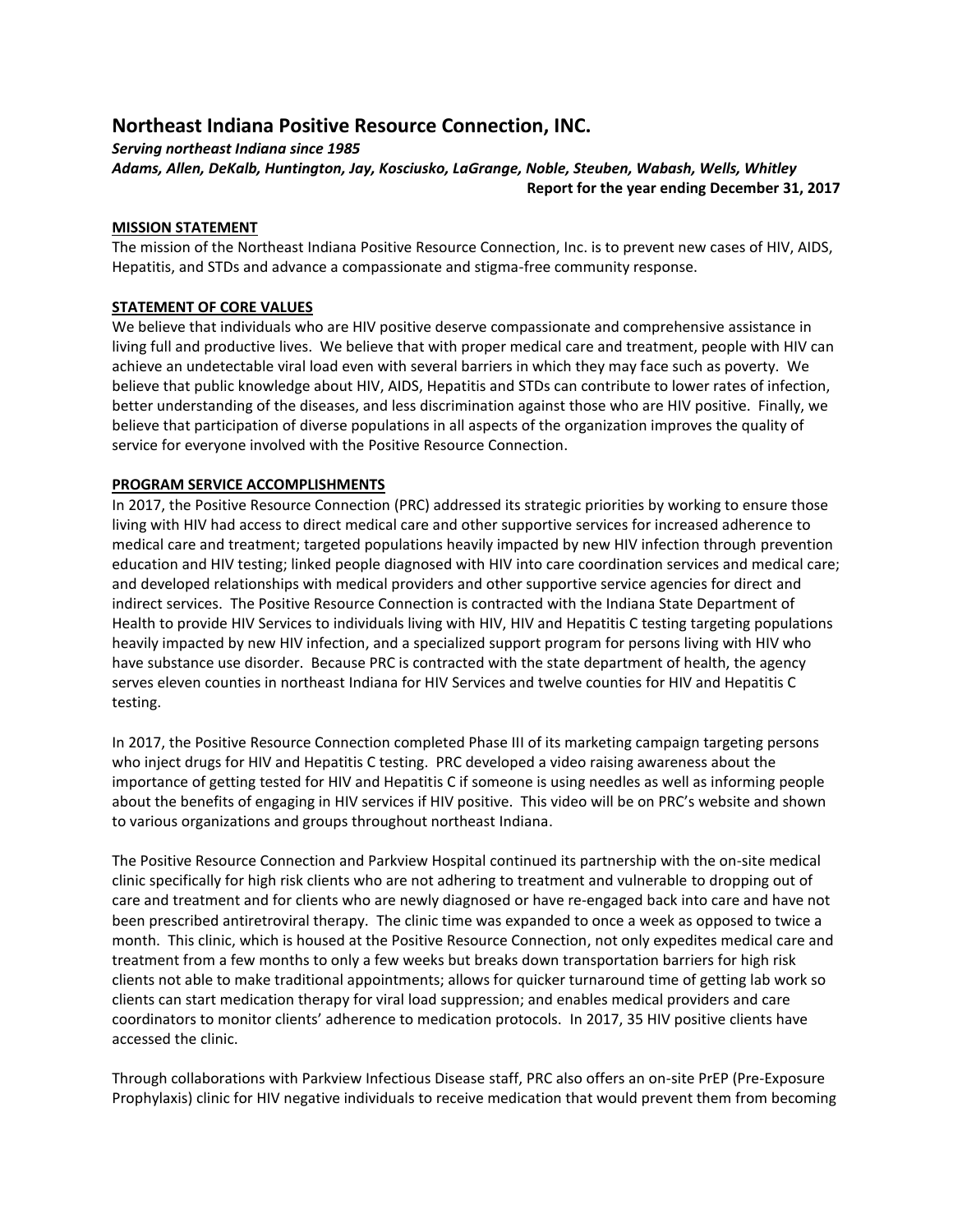infected with HIV. Coupled with safer sex and/or needle sharing practices, this medication will greatly decrease HIV infection rates in northeast Indiana. In 2017, 54 individuals accessed PRC's PrEP clinic.

In 2017, through a grant from the Health Foundation of Greater Indianapolis, the Positive Resource Connection was able to provide on-site mental health counseling for HIV positive clients. PRC partnered with Headwaters Counseling to provide counseling to clients three days a week who are struggling with issues of substance use, mental health issues such as depression, or psychosocial issues of living with HIV/AIDS. This service will increase adherence to medical care and treatment since mental health issues play a significant reason as to why some clients are not adhering to care and achieving an undetectable viral load.

The Syringe Services Program, which is overseen by the Fort Wayne-Allen County Health Department but housed at PRC's clinic once a week, has proven to be beneficial for persons who are injecting drugs. Since November 2016, a total of 949 individuals have visited the program with 310 new visits and 639 returning visits. A total of 39,940 needles have been distributed with 9,230 given out in first visit where no needles are exchanged and 30,710 needles have been distributed with used needles being brought back. Exchange rate of used needles being brought back after the initial visit is 99%.

The Syringe Services Program also offers auxiliary services including wound care, HIV and Hepatitis C testing and counseling, and drug and alcohol treatment. The Fort Wayne-Allen County Health Department partners with Aspin who provides an on-site Health Navigator to enroll individuals who are not insured into a health insurance plan and Clean Slate and Park Center who provide on-site treatment counseling for individuals wanting to receive help for their substance use issues.

In 2017, the Positive Resource Connection received funding from the Indiana State Department of Health for HIV Prevention and HIV Services. Through prevention dollars, PRC was able to expand HIV testing by hiring an additional full time HIV tester in northeast Indiana and received new funding to hire a Biomedical Prevention Coordinator to educate medical providers on prescribing PrEP to their patients, assist HIV negative individuals in accessing PrEP through PRC's clinic or their medical doctor, and locate HIV positive individuals who have dropped out of care and treatment and engage them back into medical care and HIV services for viral load suppression. The additional HIV tester and Biomedical Prevention Coordinator will begin in January 2018.

Through Ryan White Supplemental Funding through the state department of health, PRC can purchase cell phones to better connect with HIV positive clients when care coordinators are not in the office. Through these devices PRC can send text message reminders to clients on taking their medications or reminders for medical appointments, hold conference calls when care coordinators are not able to attend medical appointments, and be more accessible to clients when care coordinators are not in office. With care coordinators having more accessibility to clients, clients are more likely to stay engaged in care and adhere to treatment which promotes better health through viral load suppression.

Through HIV Services in 2017, the care coordination department provided services to 438 individuals living with HIV and worked with them on adherence to medical care and treatment for viral load suppression and provided assistance to eliminate any barriers that may prohibit them from staying engaged in care and treatment. In 2017, clients accessed internal and external community resources that included health insurance, housing and utility assistance, food and nutrition, medical care and treatment, legal assistance, education, support groups, and counseling. Care coordination services are enhanced by a Spanish-speaking care coordinator, support specialist for clients with substance use issues, a housing coordinator to prevent homelessness among HIV positive individuals, and a Burmese interpreter who assists in eliminating language and cultural barriers to PRC's Burmese clients in accessing services. The Positive Resource Connection also owns and operates a 17-unit residential facility for persons living with HIV and offers one-bedroom and efficiency units all with full kitchen and baths. Through its care coordination program in 2017, 79% of clients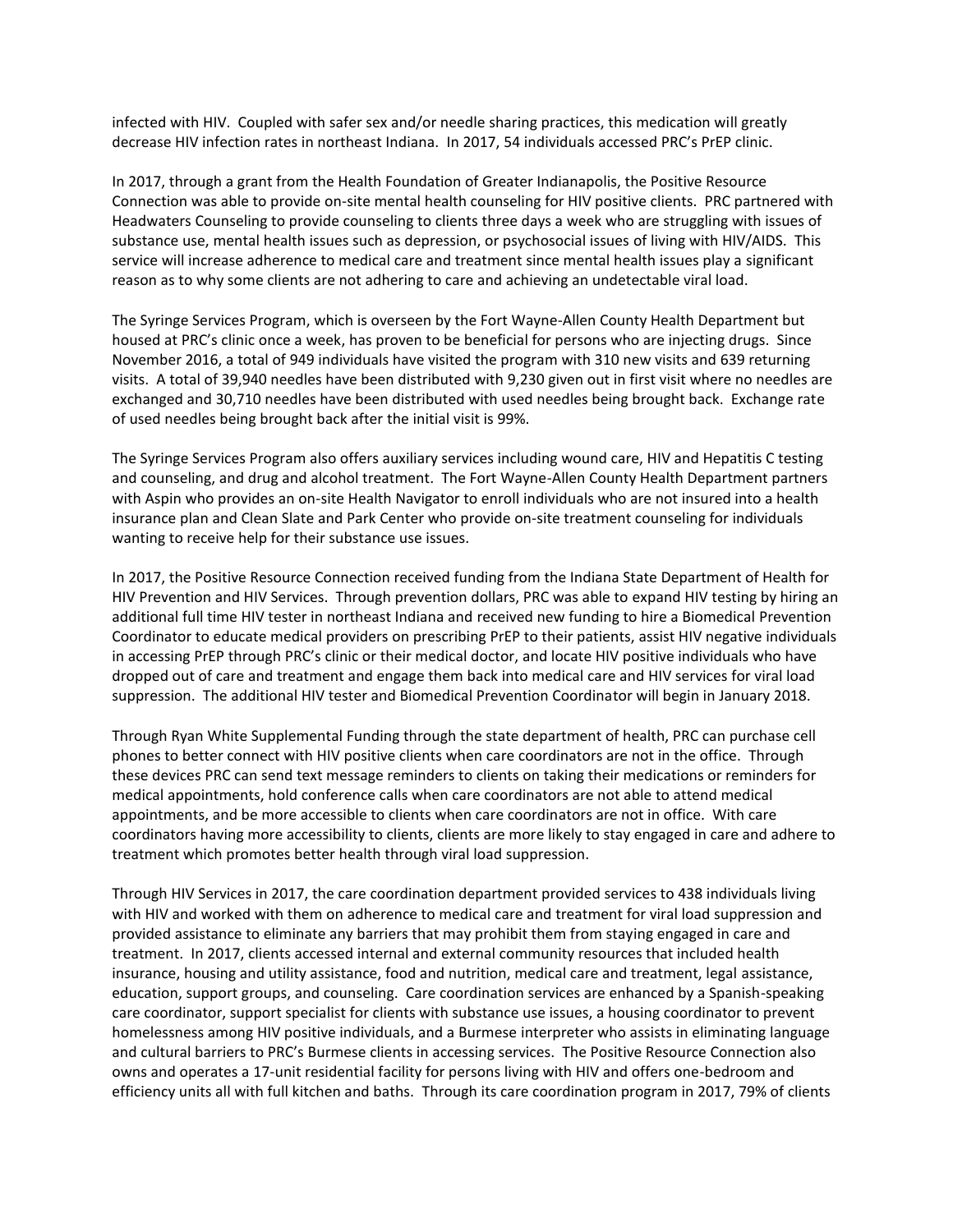served through care coordination services achieved an undetectable viral load (very little HIV in the body) which is well above the national average of 35%.

Through Prevention Services, the outreach services department provided prevention education, awareness, outreach, and HIV testing and counseling to populations heavily impacted by new HIV infection, as well as the general public. Specific prevention programs targeted at-risk youth, women, African American and Latino men and women, Men who have Sex with Men (MSM), especially young gay men, substance users including people who inject drugs, and other at-risk and underserved populations in twelve counties in northeast Indiana. To raise awareness on the impact of HIV/STD infections and reduce stigma surrounding HIV, outreach staff participated in a number of health and community events and conducted street outreach as well as outreach on social dating sites targeting MSM. In 2017, more than 7,000 individuals in northeast Indiana gained new knowledge about HIV, AIDS, STDs, and viral Hepatitis. In 2017, the Positive Resource Connection also provided free HIV and Hepatitis C testing through rapid or conventional testing and conducted testing during HIV prevention educations, at special events, street outreach, in-house, and at various public testing sites throughout PRC's twelve county region. In 2017, the Positive Resource Connection conducted 1,330 HIV tests and 675 Hepatitis C tests.

In addition to care and support to those living with HIV and ongoing educational and HIV testing efforts, the Positive Resource Connection raised community awareness through public events like National Black HIV Awareness Day in February, National Day of Testing in June, National Gay Men's HIV Awareness Day in September, National Latino HIV Awareness Day in October, and World AIDS Day in December.

Volunteers worked alongside professional staff in assisting with office work, committee projects, and event planning. Volunteers played an important role in the Gregory Manifold Food Pantry by hosting pantry parties so people living with HIV could have access to more food and nutrition.

To raise funds for its programs and to increase awareness on HIV, the Positive Resource Connection sponsored the 21<sup>st</sup> annual AIDS Walk in May at Parkview Field and in October received funds raised by the 29<sup>th</sup> Annual Gay and Lesbian Dinner Dance, for which the Positive Resource Connection was the fiscal agent and financial recipient of funds raised.

## **CONTACT INFORMATION**

| Northeast Indiana Positive Resource Connection. Inc. | 260.744.1144     |
|------------------------------------------------------|------------------|
| 525 Oxford Street                                    | 1.800.417.3085   |
| Fort Wayne, Indiana 46806                            | Fax 260.745.0978 |
| www.positiveresourceconnection.org                   | info@neiprc.org  |

#### **AFFILIATIONS**

*HIV Care Coordination, Special Populations Support Program, and the HIV Testing program are supported by the Indiana State Department of Health. The Housing Opportunities for Persons with AIDS is a program through the Indiana Housing and Community Development Authority. The Positive Resource Connection is a Partner Agency of the United Way of Allen County.*

#### **BOARD OF DIRECTORS, 2017**

David Kirk, *President* David Kirk Photography Debby Beckman, Vice President YWCA Gary Zwierzynski, *Treasurer* Home Nursing Services

Julie Thiel, *Secretary* Shambaugh & Sons Ken Shields Parkview Health Dar Richardson Grief & Loss Counselor